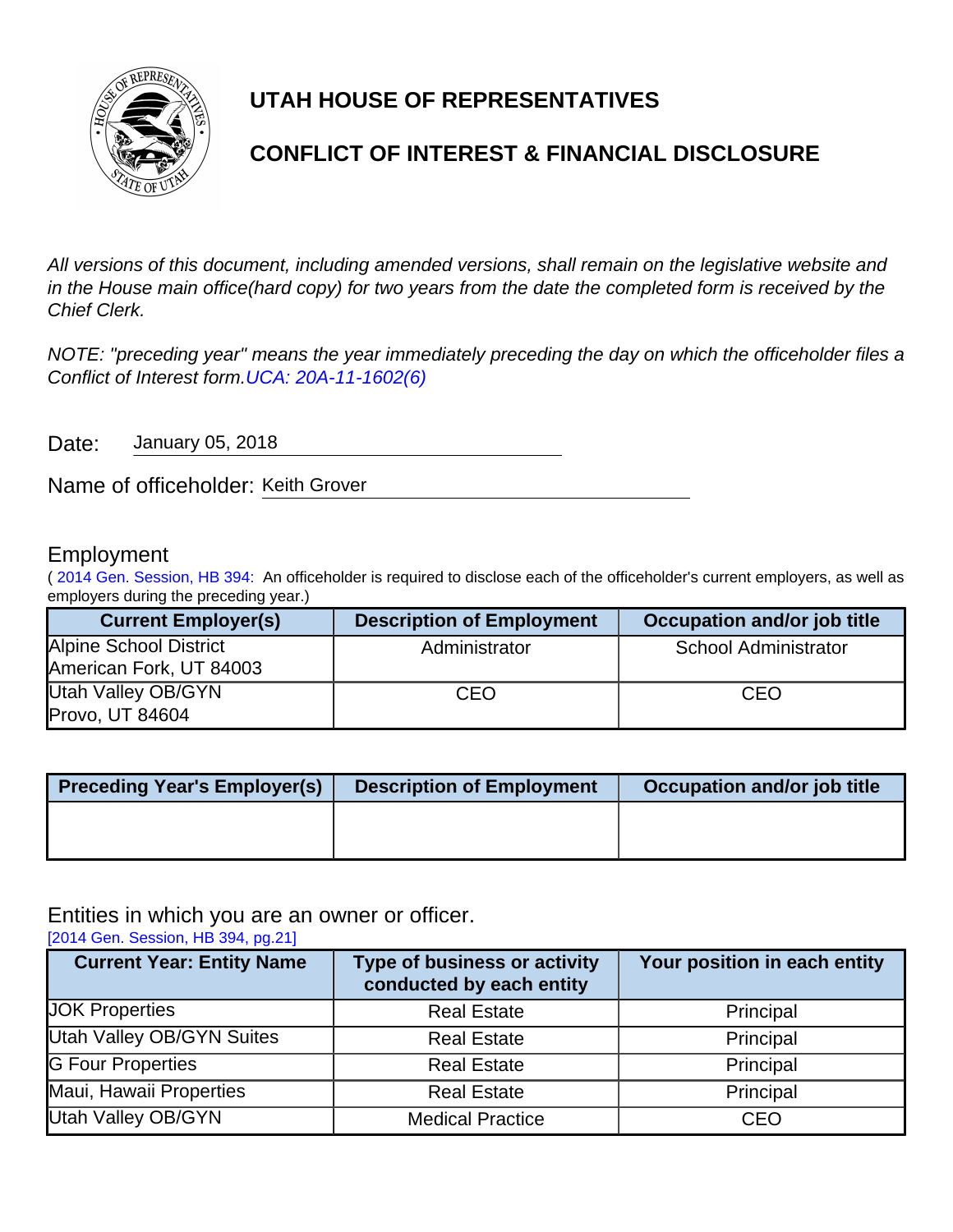| <b>Preceding Year: Entity Name</b> | Type of business or activity<br>conducted by the entity | Your position in each entity |
|------------------------------------|---------------------------------------------------------|------------------------------|
|                                    |                                                         |                              |

## Each individual or entity from whom the regulated officeholder has received \$5,000 or more *in income* currently and during the preceding year.

### [\[2014 Gen. Session, HB 394, pg.21\]](http://le.utah.gov/~2014/bills/static/HB0394.html)

NOTE: [UCA 20A-11-1604\(5\)\(b\)](http://le.utah.gov/xcode/Title20A/Chapter11/20A-11-S1604.html?v=C20A-11-S1604_2014040320140313) "in making the disclosure..., a regulated officeholder who provides goods or services to multiple customers or clients as part of a business or a licensed profession is only required to provide the information described in Subsection (4)(e) in relation to the entity or practice through which the regulated officeholder provides the goods or services and is not required to provide the information described in Subsection (4)(e) in relation to the regulated officeholder's customers or clients."

| Name of individual or entity   | <b>Type of business or activity</b><br>conducted by the entity |
|--------------------------------|----------------------------------------------------------------|
| <b>Alpine School District</b>  | Education                                                      |
| <b>Robinson and Associates</b> | <b>Real Estate</b>                                             |
| Utah Legislature               | Representative                                                 |
| Utah Valley OB/GYN             | <b>Medical Practice</b>                                        |
| <b>G-Four Properties, LLC</b>  | <b>Real Estate</b>                                             |
| <b>OB/GYN Suites, LLC</b>      | <b>Real Estate</b>                                             |
| <b>JOK Properties, LLC</b>     | <b>Real Estate</b>                                             |
| <b>Wayne Education</b>         | <b>Education Consultation</b>                                  |

Each entity in which you currently hold any stocks or bonds having a fair market value of \$5,000 or more, including info for the preceding year.

[\[2014 Gen. Session, HB 394, pg.21\]](http://le.utah.gov/~2014/bills/static/HB0394.html)

(excludes funds that are managed by a third party, including blind trusts, managed investment accounts, and mutual funds)

| Name of entity         | <b>Type of business or activity</b><br>conducted by the entity |
|------------------------|----------------------------------------------------------------|
| <b>Apple Computers</b> | Technology                                                     |
| <b>BitCoin</b>         | <b>Crypto Currency</b>                                         |
| Square Incorporated    | <b>Point of Sale Services</b>                                  |
| Lite Coin              | <b>Crypto Currency</b>                                         |
| <b>Ethereum</b>        | <b>Crypto Currency</b>                                         |
| Ripple                 | <b>Crypto Currency</b>                                         |
| <b>Stellar</b>         | <b>Crypto Currency</b>                                         |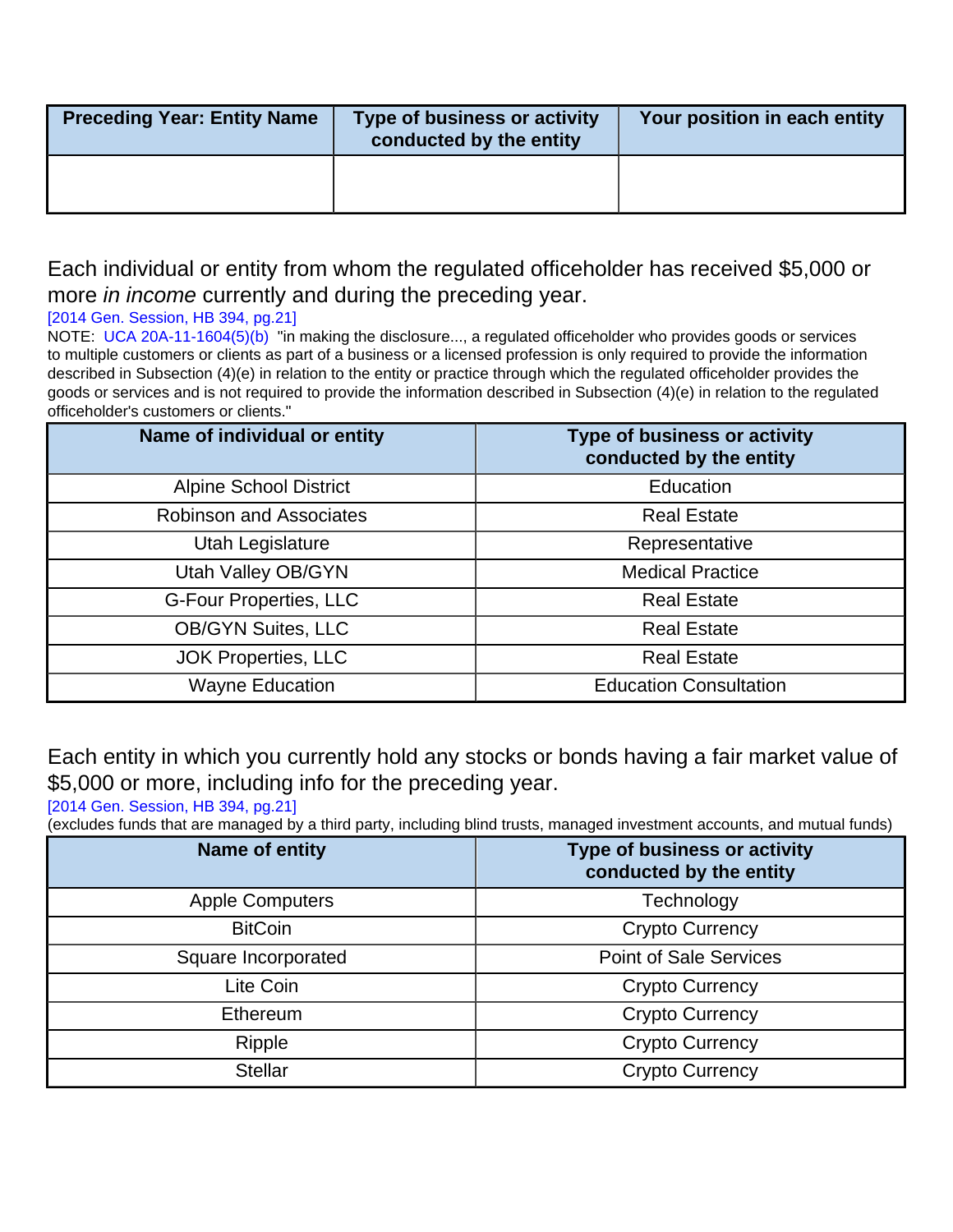Entity or organization for which you serve on the board of directors or in any other type of paid leadership capacity (include current and preceding year).

[\[2014 Gen. Session, HB 394, pg.21\]](http://le.utah.gov/~2014/bills/static/HB0394.html)

\*(only required to list those entities not already listed in responses to questions 3, 4, or 5)

| Name of entity or organization | Type of business or activity<br>conducted by the entity | Your position in the<br>entity or organization |
|--------------------------------|---------------------------------------------------------|------------------------------------------------|
| <b>Wayne Education</b>         | <b>Education Services</b>                               | Advisor                                        |

Description of any real property in which the legislator holds an ownership or other financial interest that the legislator believes may constitute a conflict of interest. (optional)

[\[2014 Gen. Session, HB 394, pg.22\]](http://le.utah.gov/~2014/bills/static/HB0394.html)

| Description of the real property | Description of the type of<br>interest held by the legislator |
|----------------------------------|---------------------------------------------------------------|
|                                  |                                                               |

Name of spouse and any other adult residing in your household who is not related by blood or marriage, and their employment information. Include current employer(s) and employer(s) during the preceding year.

[\[2014 Gen. Session, HB 394, pg.22\]](http://le.utah.gov/~2014/bills/static/HB0394.html)

Name of Spouse: Julie Grover

| <b>Spouse's current employer</b>        | <b>Address</b>                      |
|-----------------------------------------|-------------------------------------|
| Utah Valley OB/GYN                      | 1055 North 300 West Provo, UT 84604 |
| Spouse's employer in the preceding year | <b>Address</b>                      |
| Same                                    |                                     |

Information for other adults not related by blood or marriage who are living in the same home as officeholder.

| <b>Name of Individual</b> | Brief description of employment & occupation |
|---------------------------|----------------------------------------------|
|                           |                                              |
|                           |                                              |

Any other matter or interest you believe may constitute a conflict of interest. (optional) [\[2014 Gen. Session, HB 394, pg.22\]](http://le.utah.gov/~2014/bills/static/HB0394.html)

Member of PTA, NRA, and Utah Association of Realtors.